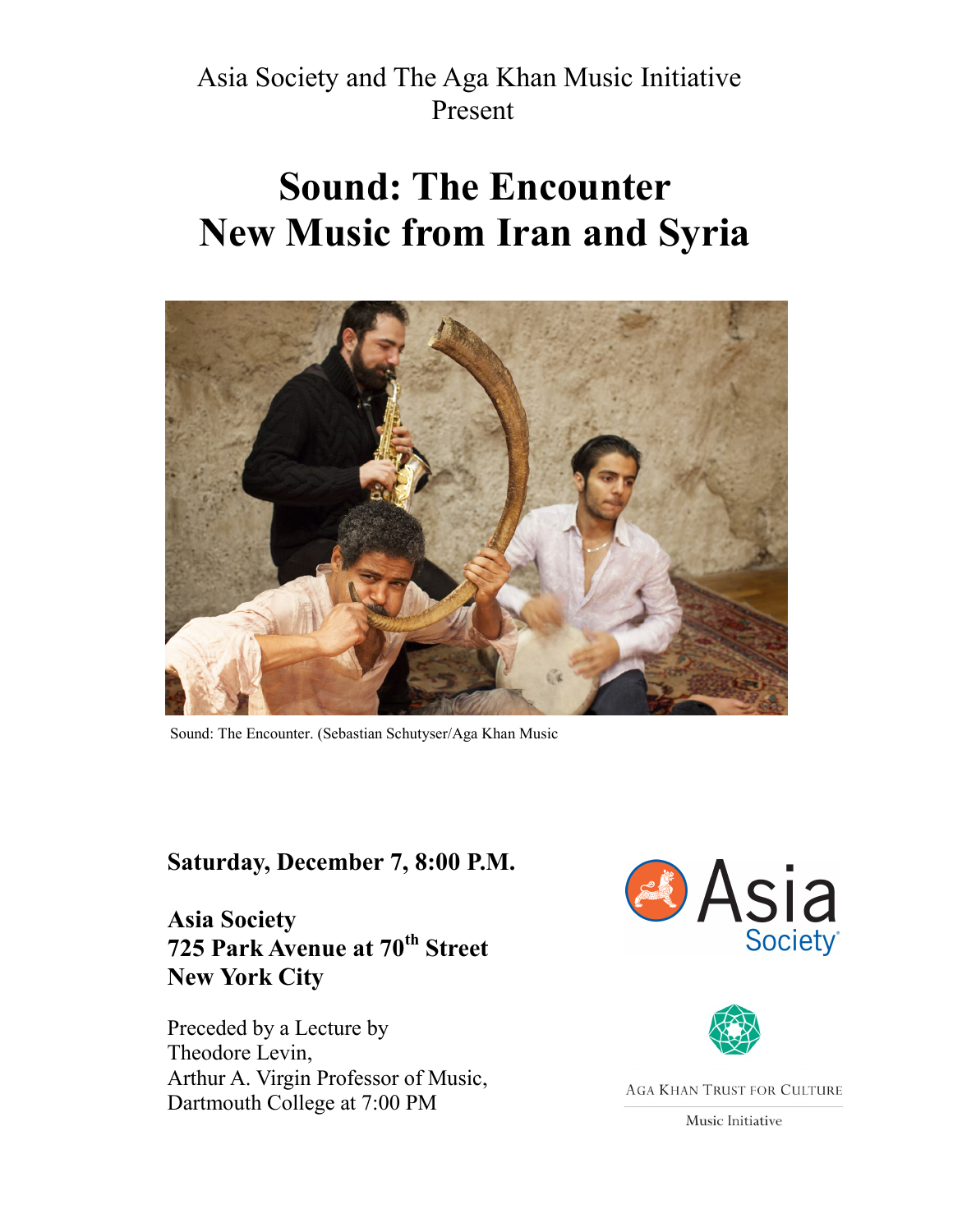Asia Society and The Aga Khan Music Initiative Present

# **Sound: The Encounter New Music from Iran and Syria**

FEATURING

**Saeid Shanbehzadeh**, *neyanbân, neydjofti*, *boogh*, vocals, dance

**Basel Rajoub**, saxophones, *duclar* 

**Naghib Shanbehzadeh**, percussion (*tombak/zarb, darbuka*)

with guest artist **Kenan Adnawi**, *oud*

PRE-PERFORMANCE LECTURE

"*Genesis of a Transcultural Music*" by **Theodore Levin** Arthur A. Virgin Professor of Music, Dartmouth College

The lecture will explore the various cultural strands—both historical and contemporary—that led to the creation of "Sound: The Encounter."

**Theodore Levin** is a longtime student of music, expressive culture, and traditional spirituality in Central Asia and Siberia. His two books, *The Hundred Thousand Fools of God: Musical Travels in Central Asia (and Queens, New York)* and *Where Rivers and Mountains Sing: Sound, Music, and Nomadism in Tuva and Beyond*, are both published by Indiana University Press. As an advocate for music and musicians from other cultures, he has produced recordings, curated concerts and festivals, and contributed to international arts initiatives. During an extended leave from Dartmouth, he served as the first executive director of the Silk Road Project, founded by cellist Yo-Yo Ma. Currently he serves as Senior Project Consultant to the Aga Khan Music Initiative.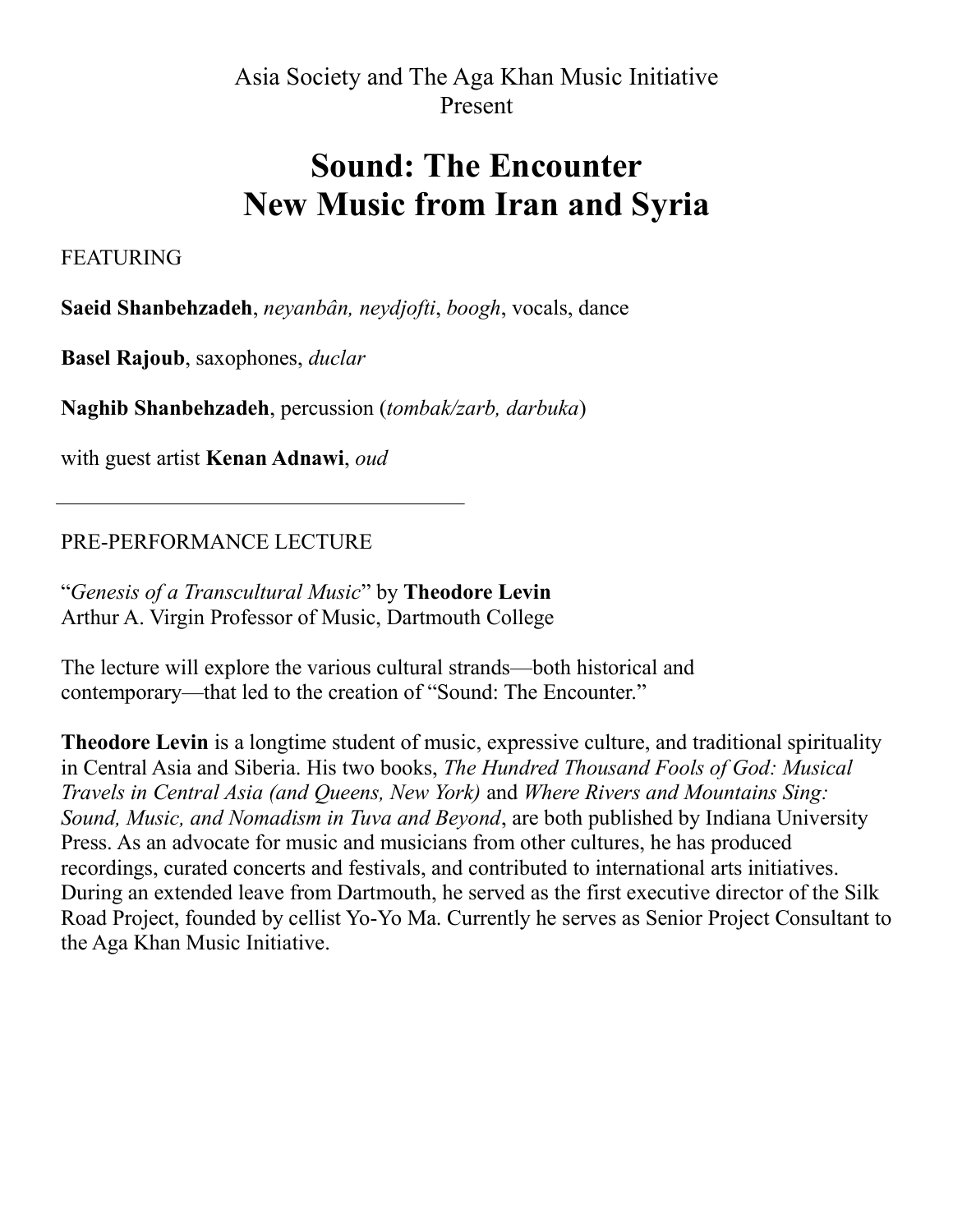## **CONCERT PROGRAM**

**Welcome**: Rachel Cooper, Director, Global Performing Arts and Special Cultural Initiatives, Asia Society

**Short Documentary Film: "Sound: the Encounter," directed by Carlos Casas** 

#### **1)** *Somraya*

Music and text: Traditional, arranged by Saeid Shanbehzadeh, Basel Rajoub, and Naghib Shanbehzadeh

A feast and celebration of the triumph of love directed at once toward an earthly and a divine beloved.

*"My love, I came for you from a very far place I came for your lips I came for your nice heart The road was so difficult, but I came for you."*

#### **2)** *Ey Shaame (Candle)*

Music and text: Traditional, arranged by Basel Rajoub

A song about the essence of love and the experience of reaching it.

*"Do not burn candles, There's a long night ahead. Bedtime is now, Go away, my sadness, My love story continues."*

#### **3)** *Choupi*

Music and text: Traditional, arranged by Saeid Shanbehzadeh, Basel Rajoub, Naghib Shanbehzadeh

A piece inspired by the music performed at *zar* (healing) ceremonies that is at once purifying, invigorating, and enchanting.

#### **4)** *The Encounter*

Composed by Basel Rajoub and arranged by Saeid Shanbehzadeh, Basel Rajoub, and Naghib Shanbehzadeh

*The Encounter* celebrates the gathering of artists from different countries who revive their historical connections and present a contemporary expression of their musical heritage.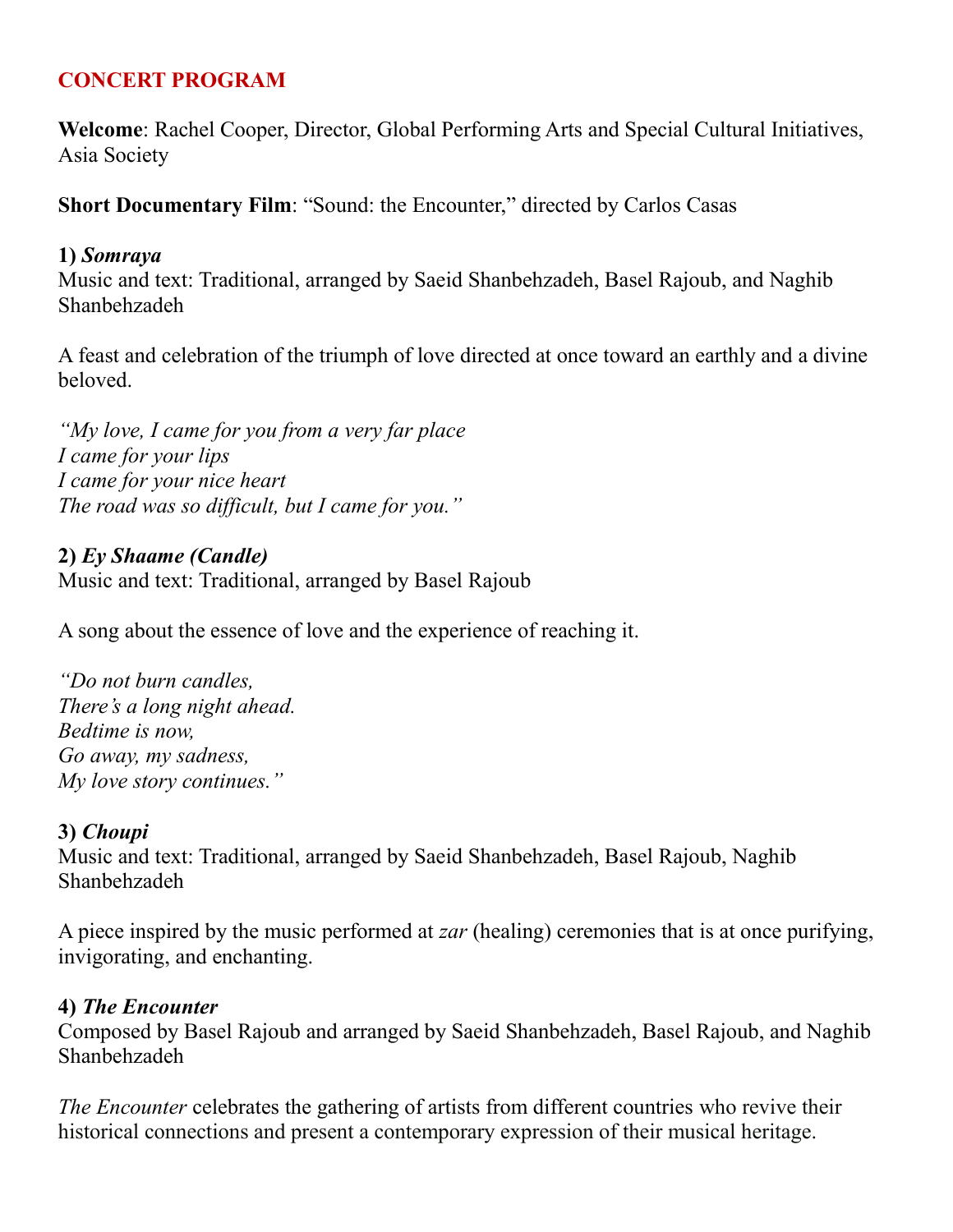## **5)** *Mina*

Composed and arranged by Saeid Shanbehzadeh, Basel Rajoub, and Naghib Shanbehzadeh

"Mina" is the Arab word for "harbor" (Persian: *bandar*). This piece is music for *Bandari* literally "of the port, or harbor"— a form of exuberant group dance that developed in the coastal region of southern Iran and whose hand gestures are understood to represent the movements of fishermen.

*"Tell God, talk to the Almighty, Say Mash'allah, Ask God to help."*

**6)** *Mawlana* Text: Attributed to Rumi Music and arrangement: Saeid Shanbehzadeh

*"I drink the wine of celebration, I dance around my beloved, Let drunkards do the talking, But I am very conscious."*

#### **7)** *Eshgh Bazi* **(***neyanbân* **solo)**

Music and text: Traditional Arrangement: Saeid Shanbehzadeh

#### **8)** *T'abiyat (Nature)*

Music: Naghib Shanbehzadeh

A percussion solo inspired by the sounds of nature and the surrounding environment, and by all sounds of the universe, both ancient and contemporary.

#### **9)** *Bida'ya (Start)*

Music: Basel Rajoub Arranged by Basel Rajoub and Kinan Adnawi

Though principally known for their work in a range of contemporary musical idioms, Basel Rajoub and Kinan Adnawi—both originally from Syria—engage in a conversation between *duduk* and *oud* in a traditional style that pays homage to the country and cultural heritage they left behind. As composer Basel Rajoub put it, "This music offers both gratitude and a gift to a homeland left behind."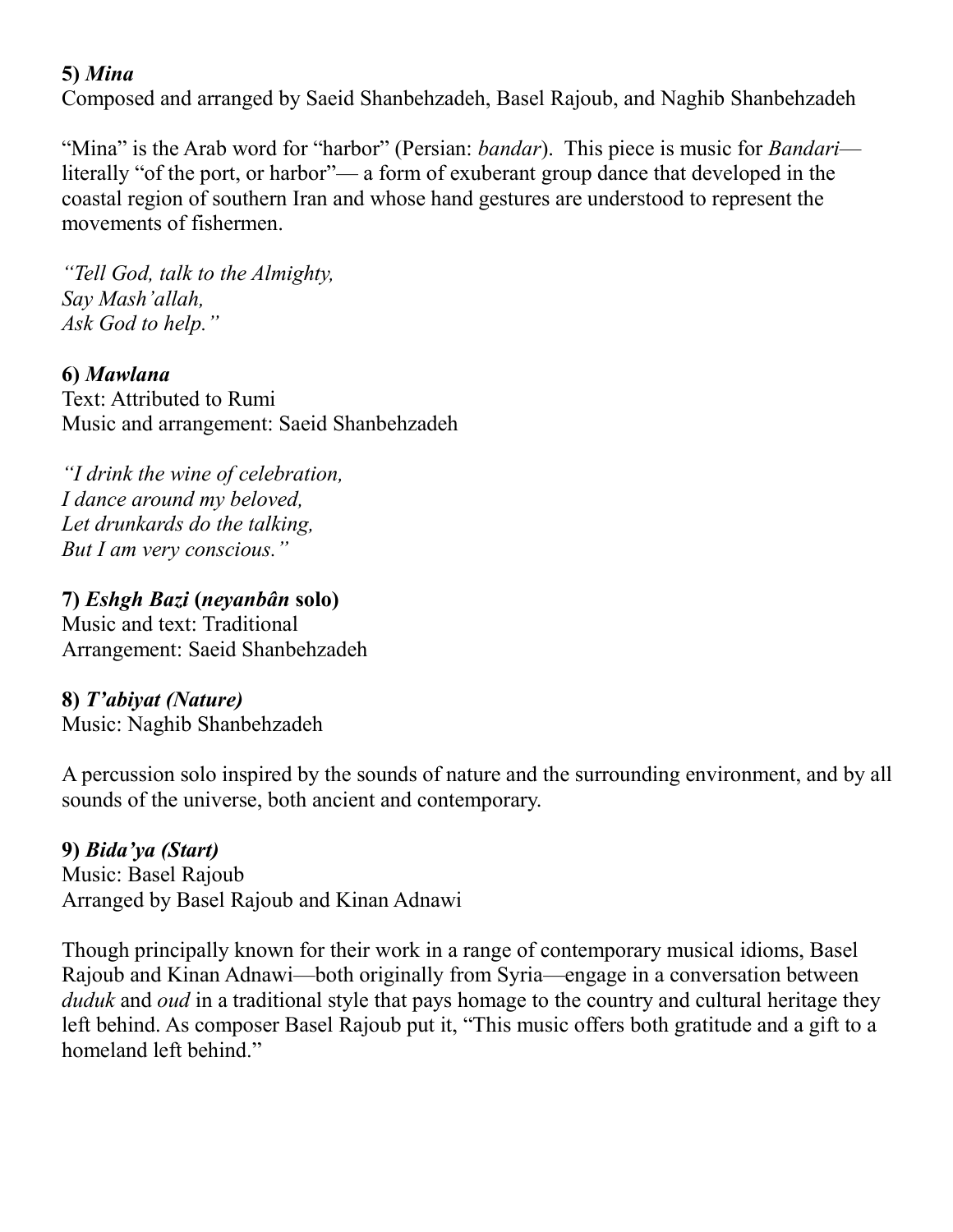#### **SOUND: THE ENCOUNTER**

Like many cross-cultural musical explorations, "Sound: The Encounter" began with a chance meeting. This one took place in China, where, in 2011, Iranian bagpipe player and singer Saeid Shanbehzadeh and Syrian saxophonist Basel Rajoub were both performing at the Shanghai World Music Festival. "We were there with different bands," Basel recounted, "I went to Saeid's concert, and was surprised to discover that in Bushehr, the part of southwestern Iran where Saeid is from, they play a kind of music that's similar to the music of the *badu—*the bedouins—who live in the Middle East. There are many songs that have the same melody, but different lyrics. And of course the lyrics are in different languages: the *badu* sing in Arabic, whereas the Bushehri sing in Persian. I liked what I heard, and I said to Saeid, 'Let's try to do something together.' Around a year after that, we met again, by complete chance, on a street in Paris. I was rehearsing with another project, and Saied came over with his bagpipes. After listening for around 10 minutes, he pumped up his bagpipes, and literally took over the rehearsal space. We started working to see how to mix the saxophone with his instruments. Saeid's son, Naghib, joined us on Iranian percussion. We started by just jamming, and trying to play solos and melodies. After that we started to work on the hard things: how to put the saxophones with the bagpipes; how to change the rhythm. We met five or six times to rehearse—in Paris, and later in Istanbul and Lisbon. There were a lot of conversations in between, though we don't share a spoken language. Our lingua franca became music." Saeid added, "We didn't restrict ourselves to playing just Iranian and Syrian music. We've been inspired by a lot of traditional motifs and melodies from the Persian Gulf as well as by jazz. We're three artists with three different mindsets, and what's important is to understand what we can do together with our musical knowledge."

For their performances in the United States, Saeid, Naghib, and Basel, are delighted to welcome another fellow expatriate, Syrian *oud* master Kenan Adnawi. Kenan and Basel first met a decade ago, while attending the Damascus High Institute of Music. In that context, they knew one another as performers of classical music, both Western and Middle Eastern, and it took some time before each recognized in the other an interest in folk music, and in contemporary approaches to improvisation. Currently a resident of Philadelphia, Kenan rehearsed the concert program with Europe-based Saied, Basel, and Naghib via Skype and Viber. The present tour marks their debut as a physically united foursome.

The ongoing musical conversation among Saeid and Naghib Shanbehzadeh, Basel Rajoub, and Kenan Adnawi has been nurtured by the Aga Khan Music Initiative, which brought "Sound: The Encounter" to Asia Society (a brief description of the Music Initiative appears at the end of this program). Part of the Music Initiative's mandate is to support musicians from the Muslim world who are striving to reassemble diverse expressions of a shared musical heritage in contemporary forms. "There's very little interaction now between Iranian and Syrian musicians," notes Fairouz Nishanova, director of the Music Initiative. "Through 'Sound: The Encounter,' we're trying to reconnect not only musicians, but communities. Music turns out to be a good way to do that. Musicians can tell stories to one another, and to listeners, through their instruments. In the case of Saeid and Basel, you have two people who don't share a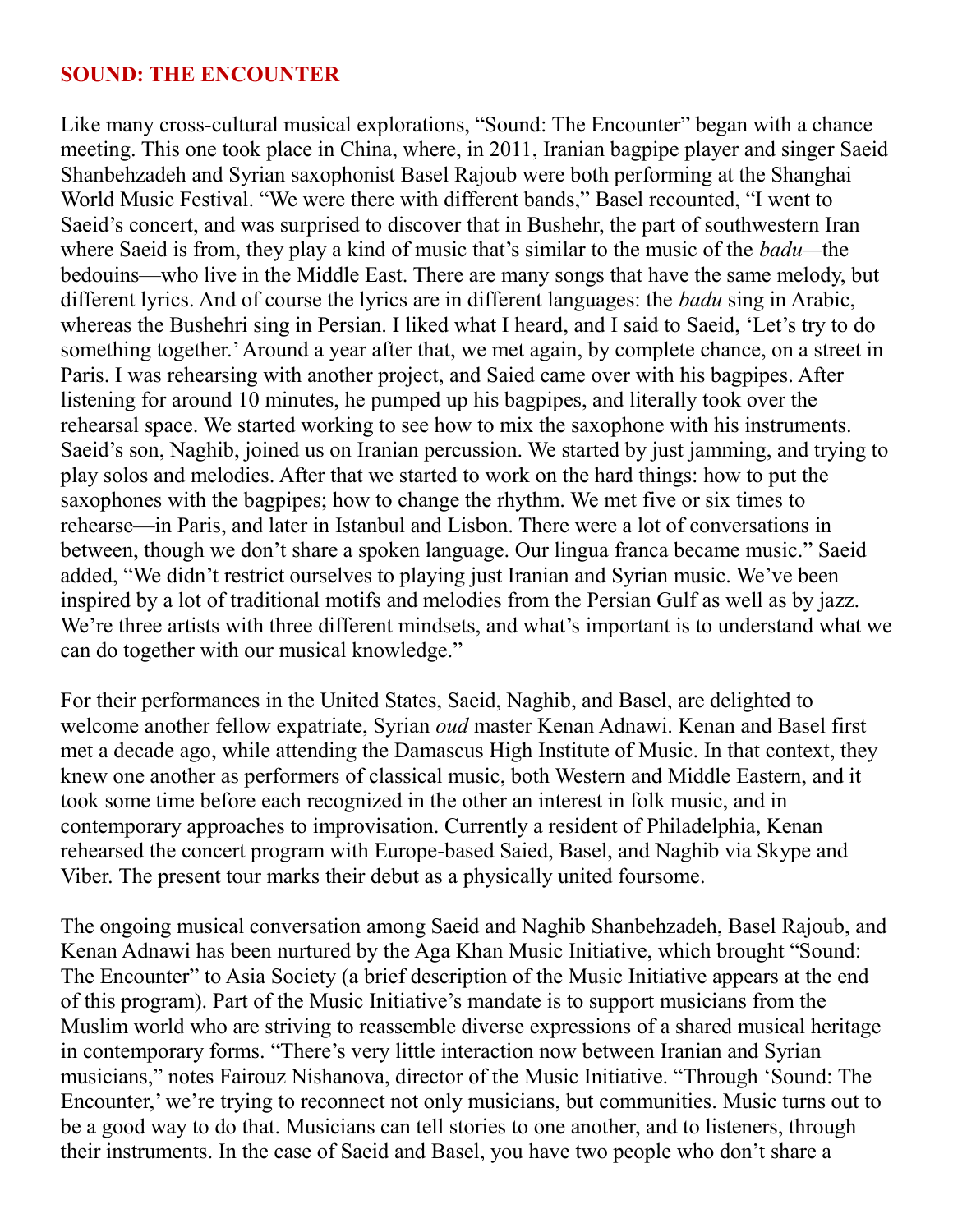spoken language and had never played together, but their musical conversation flows naturally, and has continued to evolve. Both of them, it turns out, are resourceful storytellers."

# **ABOUT THE ARTISTS**

**Saeid Shanbezadeh** was born in Bushehr, a seaport city on the Persian Gulf coast of southwestern Iran, but traces his ancestry to Zanzibar, in East Africa. A virtuoso performer on Iranian bagpipes (*neyanbân*) and percussion as well as a singer and dancer, he is also recognized as an authority on the folk music of the Persian Gulf Region. In addition to leading the Shanbehzadeh Ensemble, which he founded in 1990, Saeid Shanbezadeh has composed film scores and acted in Iranian films. Since 2002, he has made his home in Paris.

**Basel Rajoub** is well known as a saxophonist and composer-improviser who merges jazz with Middle Eastern rhythms and melodic modes. Born in Aleppo, Syria, he graduated from the Damascus High Institute of Music and is a winner of Radio Monte Carlo's Moyen-Orient Music Award. He has been active in a variety of contemporary music groups that bring together musicians from different parts of the Middle East, North Africa, and West Asia, and is the founder and leader of the Basel Rajoub Quartet. He lives in Geneva, Switzerland.

**Naghib Shanbehzadeh**, the son of Saeid Shanbehzadeh, began playing percussion at an early age, and is a disciple of master percussionist Mahmoud Farahmand. From his base in Paris, Naghib tours widely with the Shanbehzadeh Ensemble and participates in artistic collaborations worldwide.

**Kenan Adnawi** was born in Latakia, Syria, and began studying the *oud* from an early age. He graduated from the High Institute for Music in Damascus and has been an innovator in bringing together the worlds of traditional Middle Eastern music and Western classical music, for example, by performing works for *oud* and piano. He has toured widely with Lebanese music monarch Marcel Khalife, and also leads his own quartet. He presently lives in Philadelphia.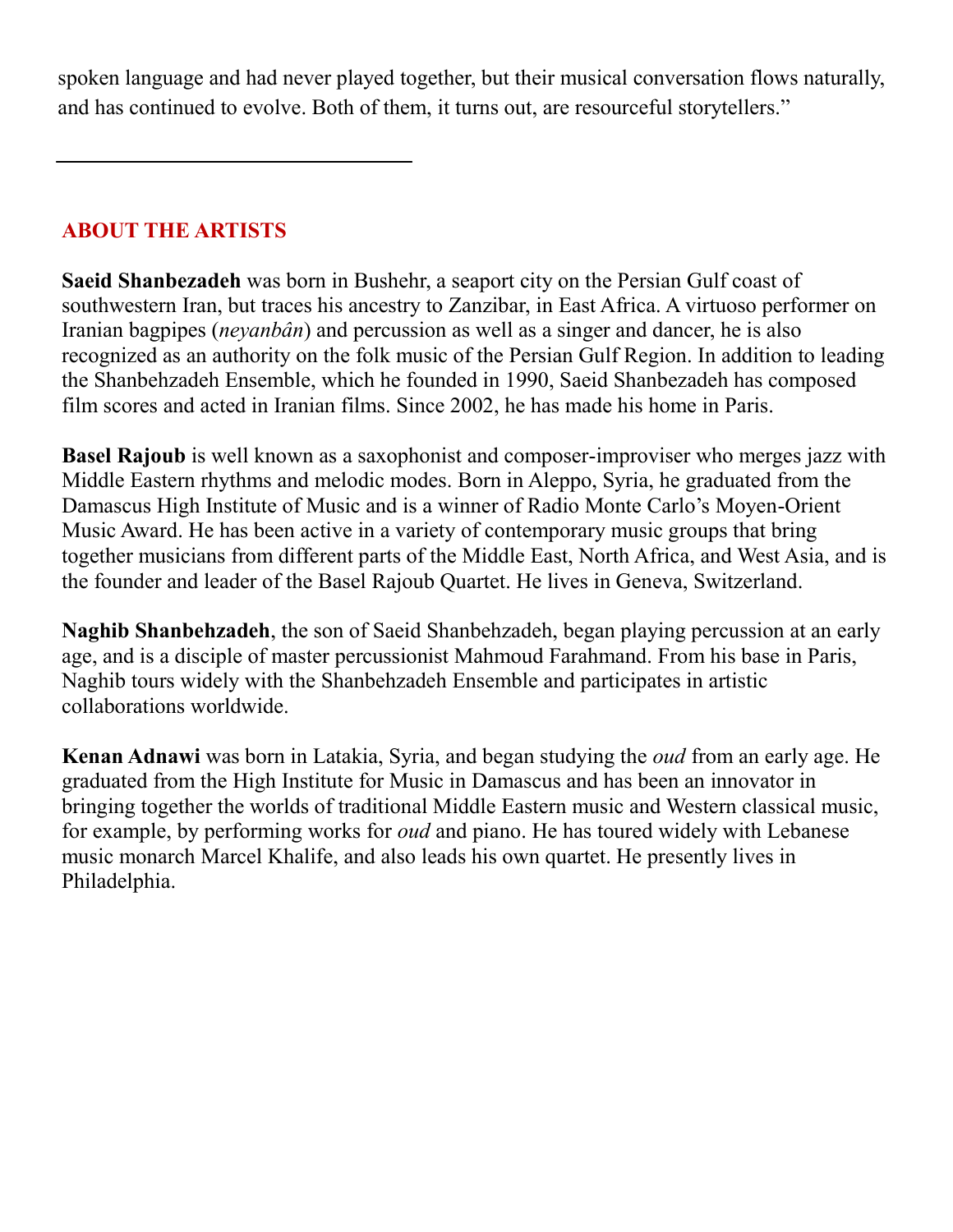#### **ABOUT THE INSTRUMENTS**

*Neyanbân* (or *ney anbân*): Bagpipe indigenous to the south of Iran. Bagpipes have an ancient history in the Middle East and West Asia. Like some other bagpipes from the region, *neyanbân* has only a chanter (actually, a double chanter, consisting of two separate but identical pipes) that is fingered to play a melody. By contrast, most bagpipes have not only a chanter but at least one drone pipe, which sounds a steady pitch.

*Neydjofti*: Single-reed wind instrument consisting of two identical pipes with six holes that are played and fingered simultaneously. Such instruments have ancient roots, e.g., the *aulos* of ancient Greece, and exist in a variety of contemporary forms, for example, the Uzbek *qoshnay,* Syrian *mijwiz,* and Yemeni *mizmâr.*

*Duclar:* A hybrid instrument that joins the body of an Armenian *duduk*, a cylindrical, doublereed woodwind instrument, with a clarinet mouthpiece, thus transforming it from a doublereed to a single-reed woodwind.

*Boogh*: A folk instrument made from the horn of a goat.

*Darbouka, tombek/zarb*: Arabic and Persian goblet drums.

*Oud:* fretless short-necked lute widely used throughout the Middle East and North Africa for the performance of classical, folk, and popular music.

#### **ABOUT THE AGA KHAN MUSIC INITIATIVE**

The Aga Khan Music Initiative (AKMI) is an interregional music and arts education program with worldwide performance, outreach, mentoring, and artistic production activities. The Initiative was launched by His Highness the Aga Khan to support talented musicians and music educators working to preserve, transmit, and further develop their musical heritage in contemporary forms. The Music Initiative began its work in Central Asia and subsequently expanded its cultural development activities to include artistic communities and audiences in the Middle East and North Africa, West Asia, South Asia, and West Africa. The Initiative designs and implements a country-specific set of activities for each country into which it invests and works to promote revitalization of cultural heritage both as a source of livelihood for musicians and as a means to strengthen pluralism in nations where it is challenged by social, political, and economic constraints. In North America and Europe, the Music Initiative's work focuses on performance, outreach, and arts education. Multidisciplinary artist-inresidence programs provide a unique opportunity for students to experience the creative challenges of intercultural music making.

**AKMI Tour Credits: Director:** Fairouz Nishanova **Senior Project Consultant:** Theodore Levin **Tour Logistics and Management:** Rebecca Guillaume and John E. Pendleton **Documentary Film:** Carlos Casas